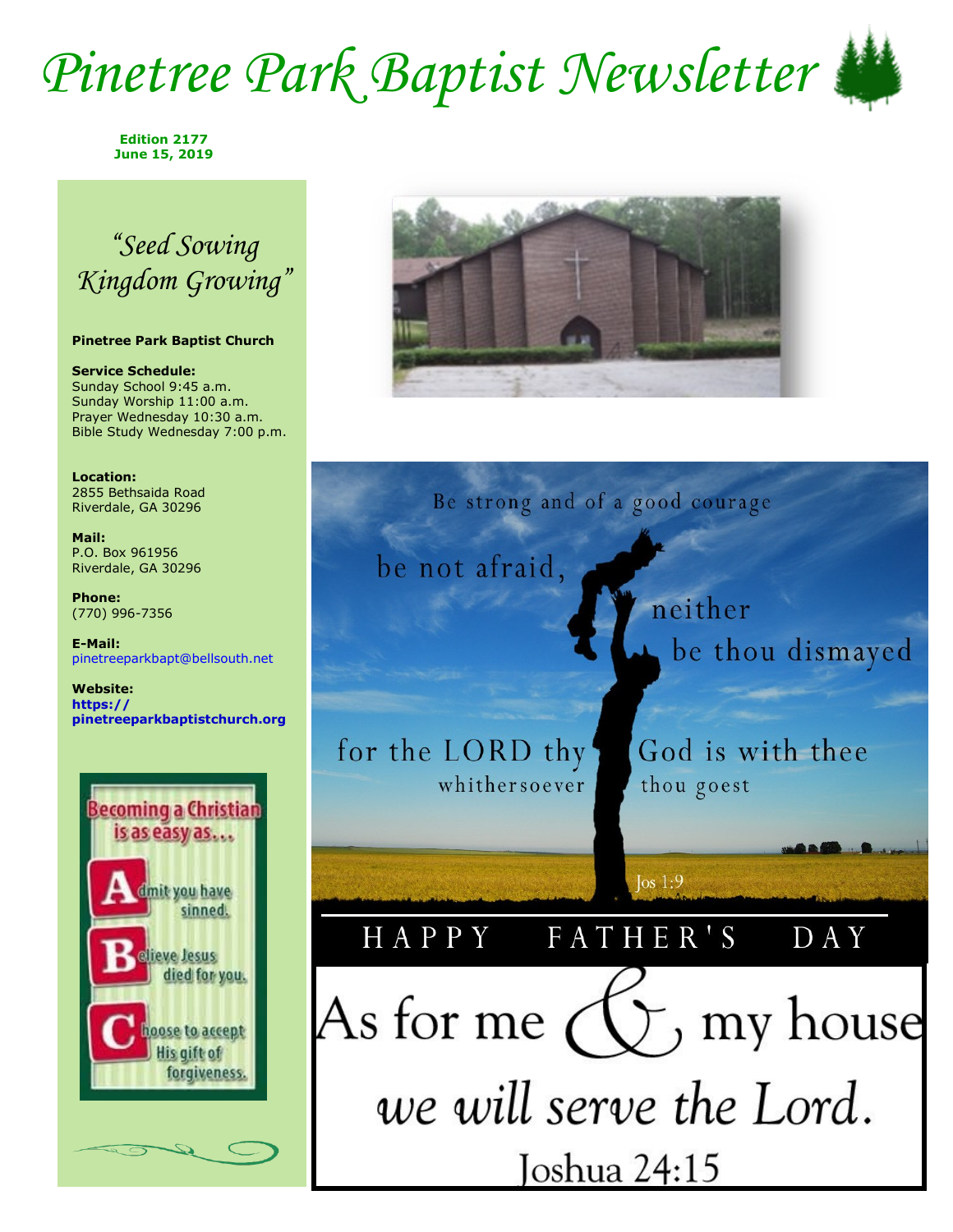# **Fathers & Sons** of the Bible







|                                                          | Sons                                                             |
|----------------------------------------------------------|------------------------------------------------------------------|
|                                                          | A. Gideon                                                        |
|                                                          | <b>B.</b> Samson                                                 |
|                                                          | C. David                                                         |
|                                                          | D. Joseph                                                        |
|                                                          | E. Esau                                                          |
|                                                          | F. John the Baptist                                              |
|                                                          | G. Samuel                                                        |
|                                                          | H. Obed                                                          |
|                                                          | I. Shem                                                          |
|                                                          | J. Isaac                                                         |
|                                                          | K. Gershom                                                       |
|                                                          | L. Solomon                                                       |
| $\begin{array}{cc}\nT & B \\ \hline\nY & L\n\end{array}$ | Đ<br>$\mathbf{t}$<br>$\cdot \epsilon$<br>$\overline{\mathrm{D}}$ |
|                                                          |                                                                  |



| Dads                              |
|-----------------------------------|
| 1. Abraham                        |
| 2. Isaac                          |
| $\_\$ 3. Jacob                    |
| 4. Elkanah                        |
| $\overline{\phantom{a}}$ 5. Moses |
| 6. Manoah                         |
| $\frac{2}{1}$ . Joash             |
| $8.$ David                        |
| $9.$ Jesse                        |
| 10. Zacharias                     |
| 11. Noah                          |
| 12. Boaz                          |

 $H$  $\overline{z_1}$ 

 $\cap$ 

 $10^{\circ}$ 

 $\overline{X}$ 

**QUIZ ANSWERS**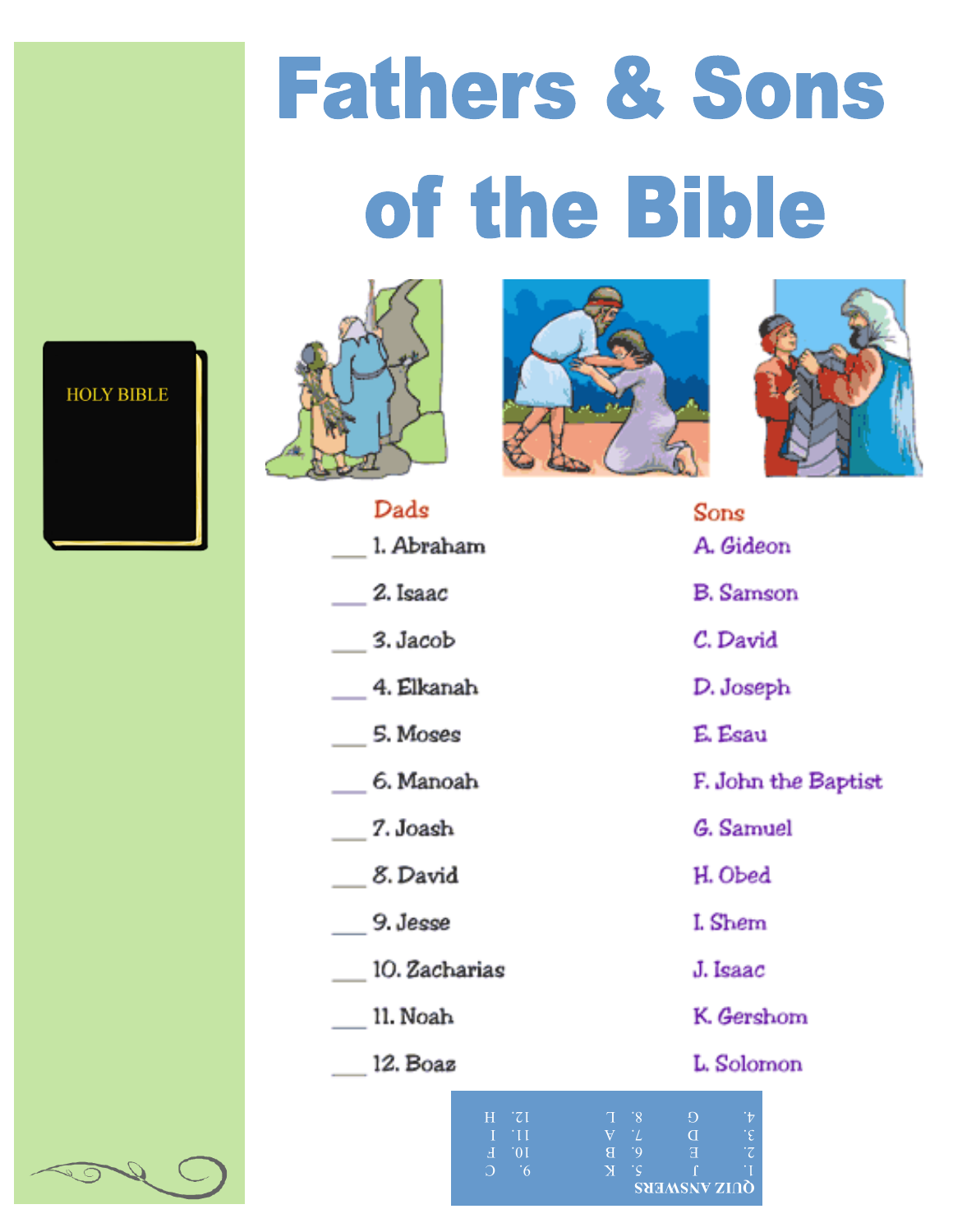

**Mother E. Anderson Sis. Jimmie Ruth Gamble Mother Belinda Jones The McKinney Family Sis. Sheila Thomas Mother JoAnn Johnson Bro. Clark Johnson**



**Sis. Wilma Johnson Mother Emma Heyward**

### *From the Healthcare Ministry*

June is Men's Health Month and we would like to encourage the men of Pinetree Park to take an active role in their overall health. This means physically, mentally and spiritually. These are a few of the facts about men and health:

- 1) Men on average live 5 years less than females
- 2) 1 in 2 men will develop cancer in their lifetime compared to 1 in 3 women

3) Men have a higher death rate for most of the leading causes of death, including cancer, heart disease, diabetes and even suicide.

4) Men are 4 times more likely to commit suicide than women.

5) Women are 100% more likely than men to visit a doctor for yearly routine exams

6) Women are more likely than men to seek help for mental health issues.

Men can take control of their health and improve these statistics by making healthy lifestyle choices such as :

- 1) Eating healthy
- 2) Getting regular exercise
- 3) Quitting smoking
- 4) Getting those preventive health screenings
- 5) Connecting with a faith based church in your community
- $\Diamond$ *Talk to your doctor or spiritual advisor if you are feeling isolated or depressed. If you have thoughts of suicide seek immediate help !*